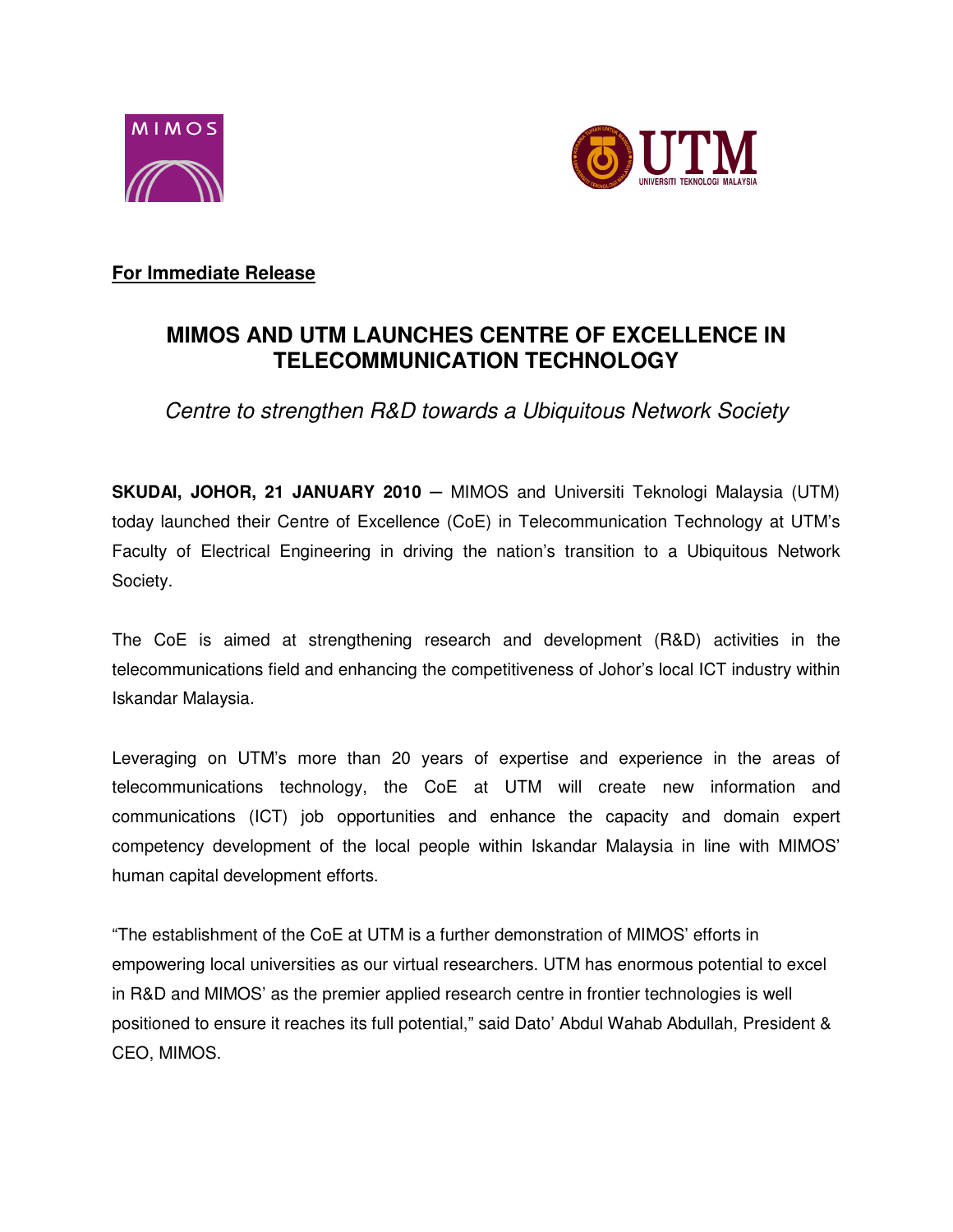The collaboration between MIMOS and UTM via the CoE will result in the transfer of knowledge and expertise and promote research activities with the ultimate aim of producing cost-effective base technology platforms which the indigenous industries can further develop into products and services to meet market demands.

UTM Vice Chancellor Prof. Dr. Zaini Ujang added, "ICT is the tool that will shape the future in our endeavour to address various socioeconomic challenges and issues in areas such as health, transport, manufacturing, environment, security and education, to name a few. We believe that UTM, being the leading academic institution in the field of telecommunication has the potential to spearhead in research and innovation".

The collaboration work with MIMOS will further boost UTM research and innovation initiative as a leading academic and research institution in Iskandar region. This is in line with our Prime Minister's goal of reshaping our economy through innovation to improve competitiveness and productivity, whilst ensuring a sustainable future.

The establishment of the CoE follows a Memorandum of Agreement signed in January 2009 for R&D collaboration on Internet Protocol version 6 Low Powered Personal Area Networks (6LoWPAN), IP Multimedia Sub System (IMS), WiMAX, and 4G, Ultra Wide Band (UWB), Antenna Technology, Radio and Microwave.

## **About MIMOS**

MIMOS is the premier applied research centre in frontier technologies aimed at growing globally competitive indigenous industries. MIMOS pursues exploratory and industry-driven applied research through multi-stakeholder smart partnerships with local and international universities, research institutes and industries and the Malaysia Government with a focus on frontier technologies.

MIMOS' applied research / technology areas are refined into eight (8) technology clusters - Knowledge Grid, Knowledge Technology, Information Security, Wireless Communications, MEMS, Advanced Informatics, Micro Energy and Nano Clusters.

MIMOS' focus is on driving globally recognized Centres of Excellence to promote and license MIMOS technologies or IPs to qualified indigenous ICT companies to strengthen their abilities to compete globally and move Malaysian ICT industry higher up the value chain. MIMOS is the recipient of the Asia HRD Congress 2008 Award under the 'Contribution to the Organisation' category for outstanding contribution to the field of Human Resource Development and the Frost & Sullivan's Growth Excellence Award 2007 for Industry Innovation & Advancement (Precision Agriculture) for its application and development of Micro Electro Mechanical System (MEMS) in the field of precision agriculture.